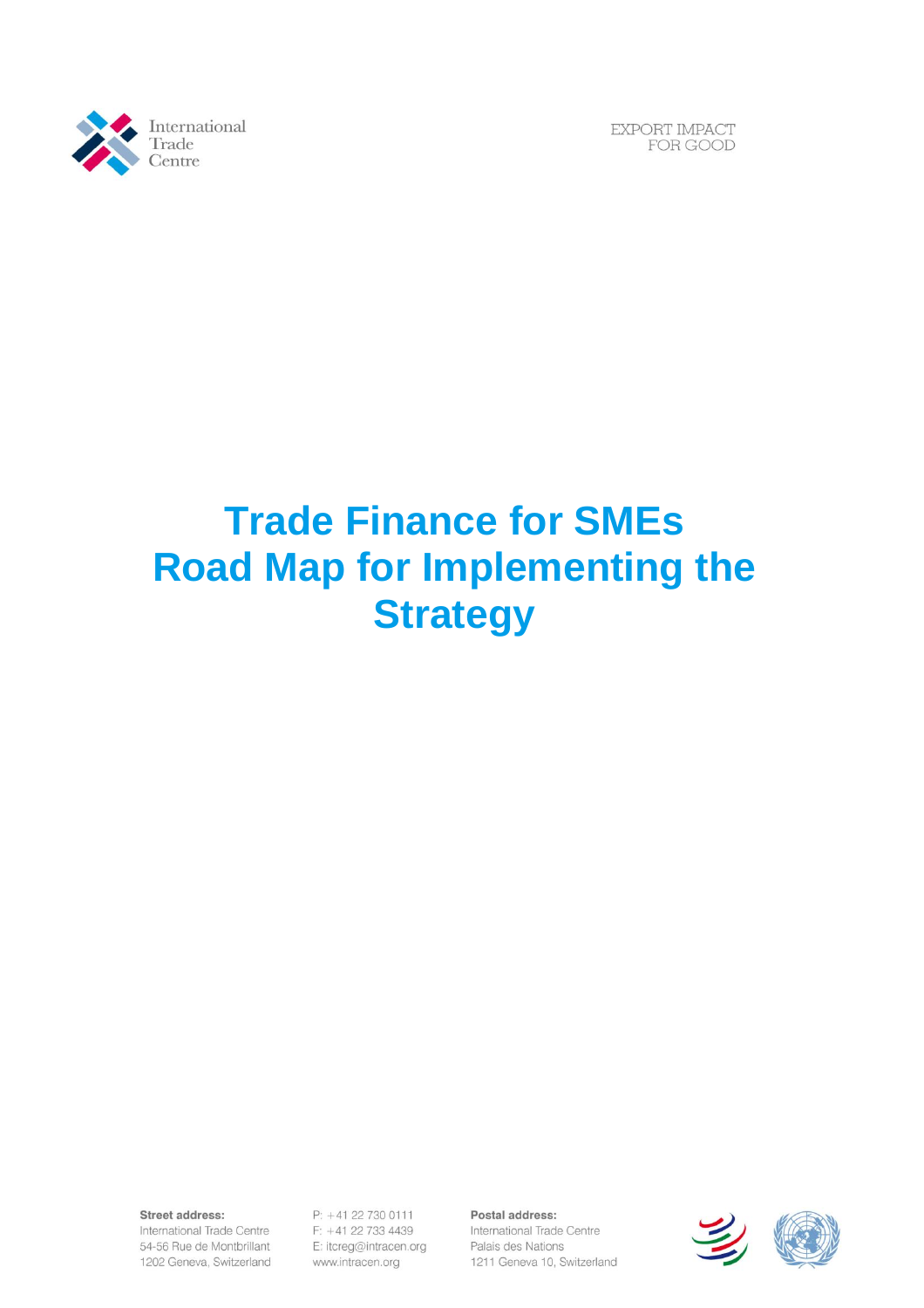## **Table of Contents**

| 1. |                                                                               |  |
|----|-------------------------------------------------------------------------------|--|
| 2. | Rationale for Enhancing Access to Finance for SMEs (what, and why it is       |  |
|    |                                                                               |  |
| 3. |                                                                               |  |
|    |                                                                               |  |
|    | 3.1.1. Strengthening the financial and overall management capacities of SME   |  |
|    |                                                                               |  |
|    | 3.1.2. Encouraging SME lending by financial institutions through facilitating |  |
|    | 3.2. Fostering dialogue between Banks, TSIs and exporting SMEs9               |  |
|    |                                                                               |  |
| 4. |                                                                               |  |
|    | 4.1.                                                                          |  |
|    | 4.2.                                                                          |  |
| 5. |                                                                               |  |
|    | 5.1.                                                                          |  |
|    | 5.1.1.                                                                        |  |
|    | 5.1.2.                                                                        |  |
|    | 5.1.3.                                                                        |  |
|    |                                                                               |  |
|    | 5.2.                                                                          |  |
| 6. |                                                                               |  |
| 7. |                                                                               |  |
| 8. |                                                                               |  |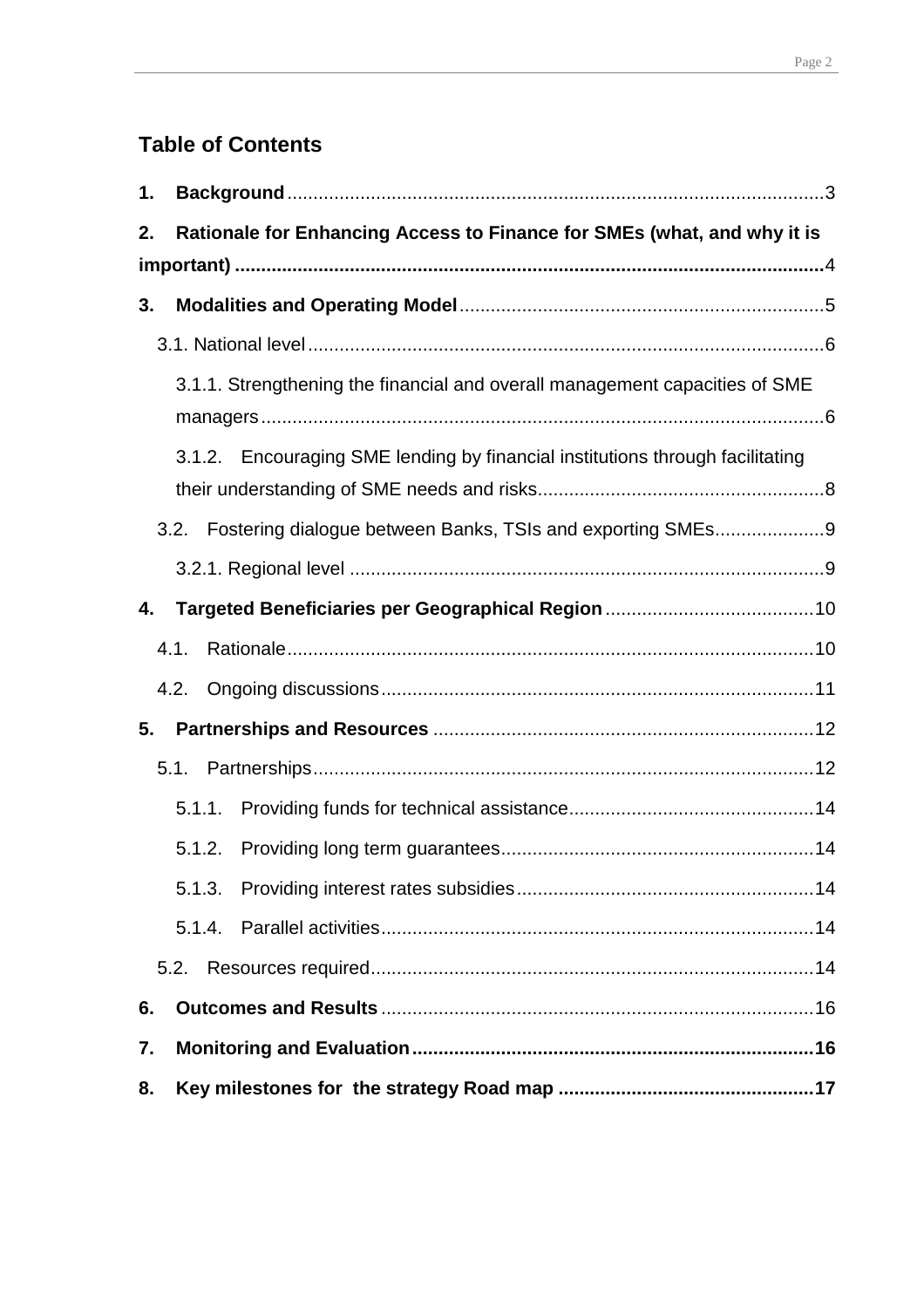## <span id="page-2-0"></span>**1. Background**

 $\overline{a}$ 

ITC's vision and mandate – export impact for good – aims at ensuring that trade contributes in a sustainable way to employment and income generation, poverty reduction, and to the fulfilment of the Millennium Development Goals (MDGs). As a 100% Aid for Trade organization and in alignment with the Global Partnership, ITC's approach is to promote entrepreneurship and connect economically disadvantaged groups, including women, to global markets.

The recent economic crisis has demonstrated that access to finance is a crucial component of the world economy, underpinning some 80% to 90% of world trade. As a result, the tightening of trade finance market conditions<sup>1</sup>, which has been steadily disrupted since the beginning of the crisis, has severely impacted global trade and in particular on exporting markets<sup>2</sup> from countries in development<sup>3</sup>.

ITC's response to the crisis is twofold. On the one hand, a better partnership and cooperation with sister agencies (World Bank group, World Trade Organization among others) in large initiatives such as the Aid for Trade, and on the other hand a better integration and consultation on the global agendas such as the MDGs for the improvement of social welfare, gender promotion and economic development. Indeed, the recent MDG task force report of September 2009 has highlighted that the economic crisis has intensified the need for strengthened partnerships in MDG 8 and particularly the areas of aid, trade and debt relief amongst others. Moreover, ITC's strategic plan 2010 – 2013 puts the emphasis on contributing to the MDGs for narrowing the gap in development issues by 2015.

The three strategic objectives of ITC are the following:

- Strengthen the integration of the business sector into the global economy through enhanced  $\bullet$ support to policy makers;
- Increase the capacity of Trade Support Institutions (TSIs) to support businesses;
- Strengthen the international competitiveness of enterprises through ITC training and support.

These provide an opportunity to contribute to the implementation of three of the five pillars of Aid for Trade, specifically: Trade Policy, Trade Development and Building Productive capacity.

The Trade Finance for SMEs strategy is particularly well positioned for contributing to Building Productive Capacity by ensuring that:

- Financial Institutions (FIs) are well equipped to attract, support, fund and sustain new and existing businesses
- Micro, Small and Medium sized enterprises are well equipped with skills and competencies to elaborate and defend sound and viable business proposals

 $1$  Global Economic Prospects in 2010, (Specifically Box 3.3 Survey Evidence on the decline in Trade Finance during the crisis, p.83) The International Bank for Reconstruction and Development / The World Bank, 2010<br><sup>2</sup> ITC Trade Map Factsheet "Developing Country Exports Decline in2009" Oct 2009 and ITC Trade Map Factsheet " LDC

Trade Recovery in 2009", January 2010<br><sup>3</sup> Small and modulm opterprises (SMEs)

Small and medium enterprises (SMEs) account for 97 percent of businesses and over 50 percent of employment worldwide. A thriving SME sector can drive growth and jobs in developing countries. However, access to financial services for SMEs remains severely constrained in many emerging markets *IFC Issue Brief / Small and Medium Enterprises, 2009*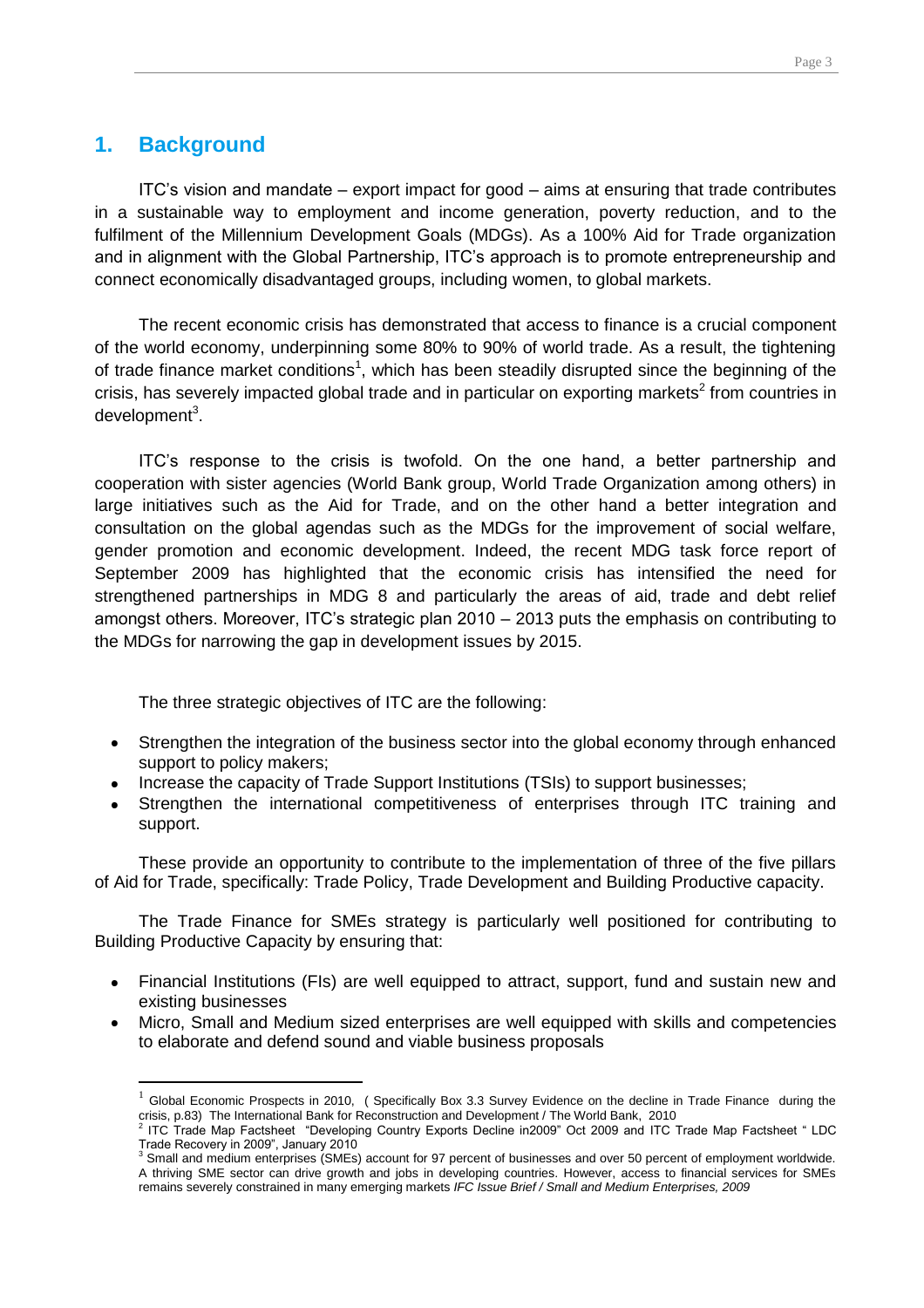- Page 4
- A climate of trust and dialogue with Banks is in place for a better understanding of Small and Medium sized Enterprise (SME) needs and banking requirements
- Long term and medium term financial resources are effectively mobilized to support SMEs development.

Regional Aid for Trade review meetings held during 2009 in Latin America, Africa and Asia have reconfirmed the above and particularly the need to identify ways to improve access to finance, which was mentioned in all reviews as one of the major impediments to SME growth, productivity and recovery from the crisis. Furthermore, during the annual meeting with formal stakeholders (JAG 2009) WTO and UNCTAD have given an official mandate to ITC to contribute to Aid for Trade in making access to finance a priority of its work with SMEs.

This "road map" is prepared to show the areas of intervention of ITC's Trade Finance for SMEs' program, its operational modalities, its integration into ITC's operational plan, its roll out at country level and the partnerships aimed, as well as the resources required for a successful and sustainable implementation. The purpose of this document is to inform and raise awareness of donors, governments and TSIs on the scope and outputs of this program, as well as mobilise resources from donors and sister organizations for the benefit of exporting SMEs.

## <span id="page-3-0"></span>**2. Rationale for Enhancing Access to Finance for SMEs (what, and why it is important)**

Access to finance is fundamental for the survival of SMEs worldwide, and is limited availability of capital is considered as a top barrier to their growth. Studies highlight that this is especially true for young and smaller firms, and for women entrepreneurs.

Three major problems are affecting exporting SMEs, compounding the risk factor associated to their financial needs and limiting their ability to acquire the necessary levels of capital to maximize their cash flow generation.

**The first is their capacity to produce bankable proposals** supported by sound financial figures and business plans. **The second is the difficulty for SMEs to have access to a conducive business environment** where information is readily available and an improvement of skills and competencies is possible. Additionally, SMEs often have difficulties receiving adequate support from national institutions and sector associations who are often not properly equipped to provide the full range of support that their members would need. **Third, the relation between banks and SMEs** is often characterized by a knowledge gap with difficulties assessing the real potential of enterprises. Therefore Banks tend to assess risk using credit history and accumulated wealth to compensate for the weakness of proposals and limited exposure to financial skills of SME managers.

The crisis has exacerbated these problems by making access to credit even more difficult for SMEs to access, especially exporting SMEs. The shortage of liquidities and reluctance of Banks to take additional risks by lending to SMEs has considerably contributed to reducing the volume of exports and specifically those of commodities and raw material from developing countries. According to "ITC's Trade Map Factsheet: Developing Country Exports Decline in 2009", export value in Least Developed Countries (LDCs) declined by as much as 43% during the first two quarters of 2009 compared to 2008.

ITC has reviewed its Trade Finance technical assistance program to focus primarily on exporting SMEs from developing and emerging countries, with a particular focus on LDCs. The objective of this re-orientation was a better response to the needs of the SMEs especially in the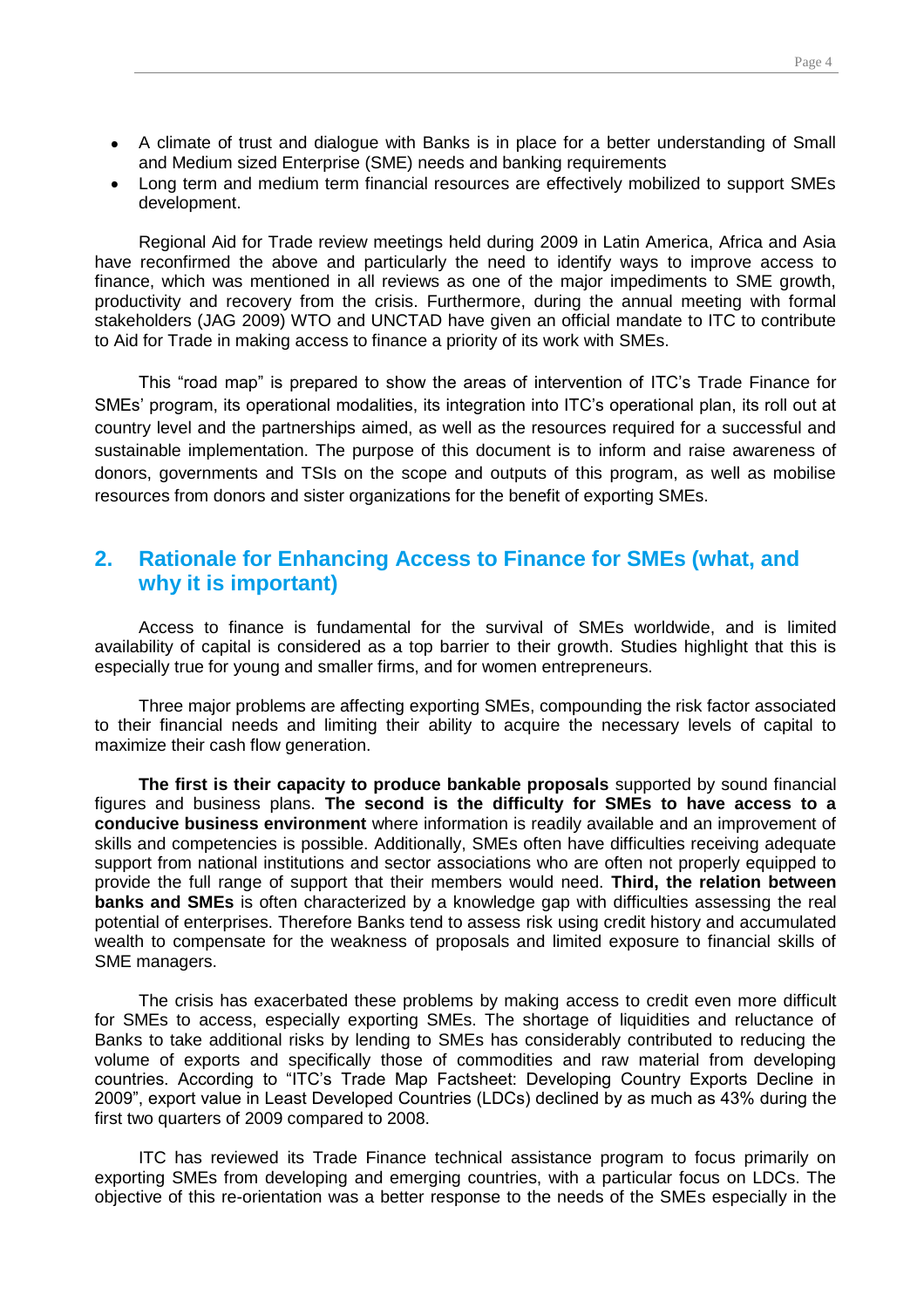aftermath of the crisis. By improving their access to trade finance, ITC enables SMEs to generate new businesses and undertake productive investments that will enhance their capacity to generate cash flow. Moreover, it will help SMEs access markets, gain competitiveness on international markets and therefore increase their market shares. A second reason for this reorientation was to ensure that Access to Trade Finance activities are fully integrated in other programs and services offered by ITC, consolidating on current large programs such as EnACT and PACT, and linking up with ITC's functions or services such as its Certified Trade Advisors Program (CTAP).

## <span id="page-4-0"></span>**3. Modalities and Operating Model**

The Trade Finance for SMEs' strategy is based on a strong local institutional anchorage and ownership for better impact on the ground and a broader outreach to SMEs, while ensuring sustainability. The program also secures a solid partnership with financial institutions at the national, regional and international levels, given their primary role in extending credit and guarantee lines. It is to be noted that ITC believes that a full recovery from the crisis requires concerted efforts between Governments, Trade Support Institutions, Development and commercial Banks and the exporting SMEs, and therefore aims at restoring dialogue and confidence among them.

Lastly, recognizing that ITC is not a funding agency, but an Organization aiming at contributing to poverty reduction through trade related technical assistance activities such as improving human capital, the Trade Finance for SMEs programme is conducted in partnership with bilateral, regional and other organizations, sharing common goals and bringing complementary assets and services.

The Trade Finance for SMEs program is based on the following objectives:

#### **Strengthening the financial management capacities of SME managers;**

Capacities are built before, during and after the loan application phase, to ensure that SME managers can access finance, develop viable business plans and meet their loan obligations, thereby becoming creditworthy borrowers.

#### **Facilitating banks' appraisal of SMEs, through an interactive screening tool that rapidly assesses SMEs' potential and associated risk;**

Financial institutions (FIs) have traditionally considered SMEs as a risky segment. As a result of the financial crisis, FIs' risk aversion towards SMEs has increased. Often ill-equipped to assess the risks presented by that particular segment, FIs tend to consider all SMEs as equally risky, thereby missing out on good investment opportunities.

#### **Securing from regional development banks and other bilateral institutions medium and long-term credit and guarantee lines specifically targeting exporting SMEs;**

ITC intends to negotiate and mobilize short, medium and long term credit and guarantee lines specifically dedicated to exporting SMEs, particularly those operating in sectors with highest export potential, with the aim of generating a significant and sustainable impact on the livelihoods of poor households.

 **Broadening the range of financial services made available to SMEs to improve their international competitiveness;**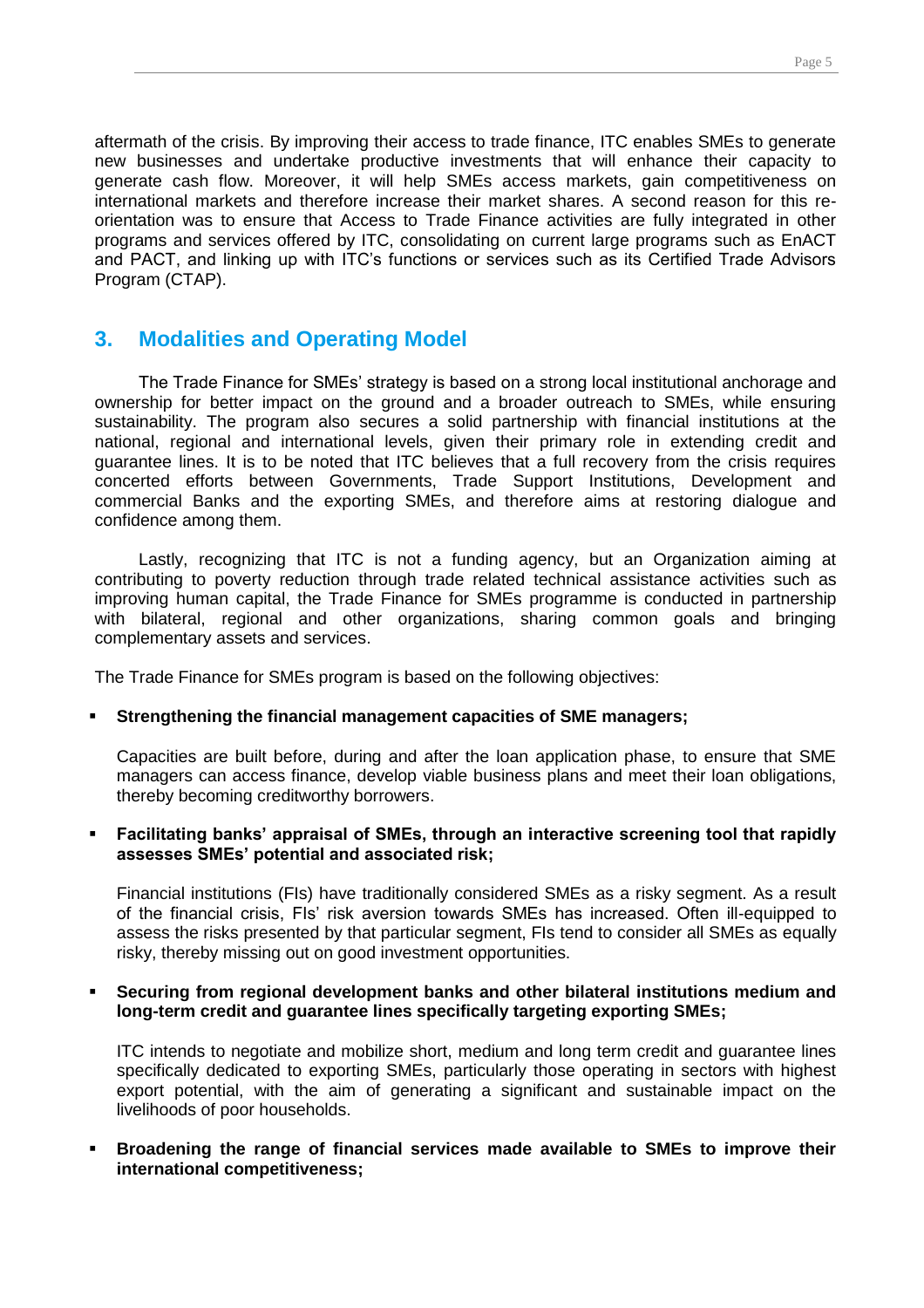In the present context of credit crunch, SMEs need to be fully aware of alternative sources of finance. Moreover, specific solutions for SMEs located outside of major urban centers of developing countries and countries in transition have to be found. To this end, ITC seeks innovative ways to extend the range of financial services targeting SMEs. For instance, ITC developed a publication on Islamic Finance, exploring how it can be leveraged by SME managers in developing countries, LDCs, and transition economies. Additionally, ITC is considering a number of solutions such as postal banking, e-banking and mobile Banking to enhance SMEs' access to a wider range of financial services, at a more affordable cost.

The set of tools and services developed by ITC in support of these objectives should enable both ITC and partner TSIs to generate funds, which in turn can be used to improve services in a sustainable way.

The Trade Finance for SMEs activities are conducted either at national or regional level according to the following modalities.

#### <span id="page-5-0"></span>**3.1. National level**

The program can be provided in a generic way or oriented towards specific sectors or products. In the same way, it can target specific groups such as women entrepreneurs, cooperatives, etc.

Before starting any project, a needs assessment is conducted, and strategic partnerships are sought with organizations such as the World Bank, Development Banks and Exim Banks and other UN bodies or bilateral organizations to ensure a stronger impact at the country level.

The program is conducted through three main axes:

- $\triangleright$  Setting up sustainable mechanisms to strengthen the capacities of SME managers in financial management;
- Working with commercial or development banks to help them better understand the real potential of SMEs;
- Fostering a constructive dialogue between banks, TSIs, and exporting SMEs.

#### <span id="page-5-1"></span>**3.1.1. Strengthening the financial and overall management capacities of SME managers**

Building the capacities of SME managers is achieved through two channels: on the one hand through a structured training, advisory and coaching system provided by a network of experts and TSIs, and on the other hand through a set of self tutorials, online tools and publications that enable SME managers to develop their skills on their own. In both cases, coaching and support aims at accompanying the SME managers **prior, during and after the loan**, to ensure they not only access finance but also meet their loan obligations, thereby becoming creditworthy borrowers. By reaching a critical mass of SMEs, ITC seeks to contribute to business creation, export development, job generation, and thereby growth and poverty alleviation.

#### Assistance through a network of experts

To maximize its outreach to SMEs, ITC partners with local TSIs to set up local teams of counselors capable of providing business and financial management training, diagnostic and advisory services to SME managers. In this program, candidates are selected from partner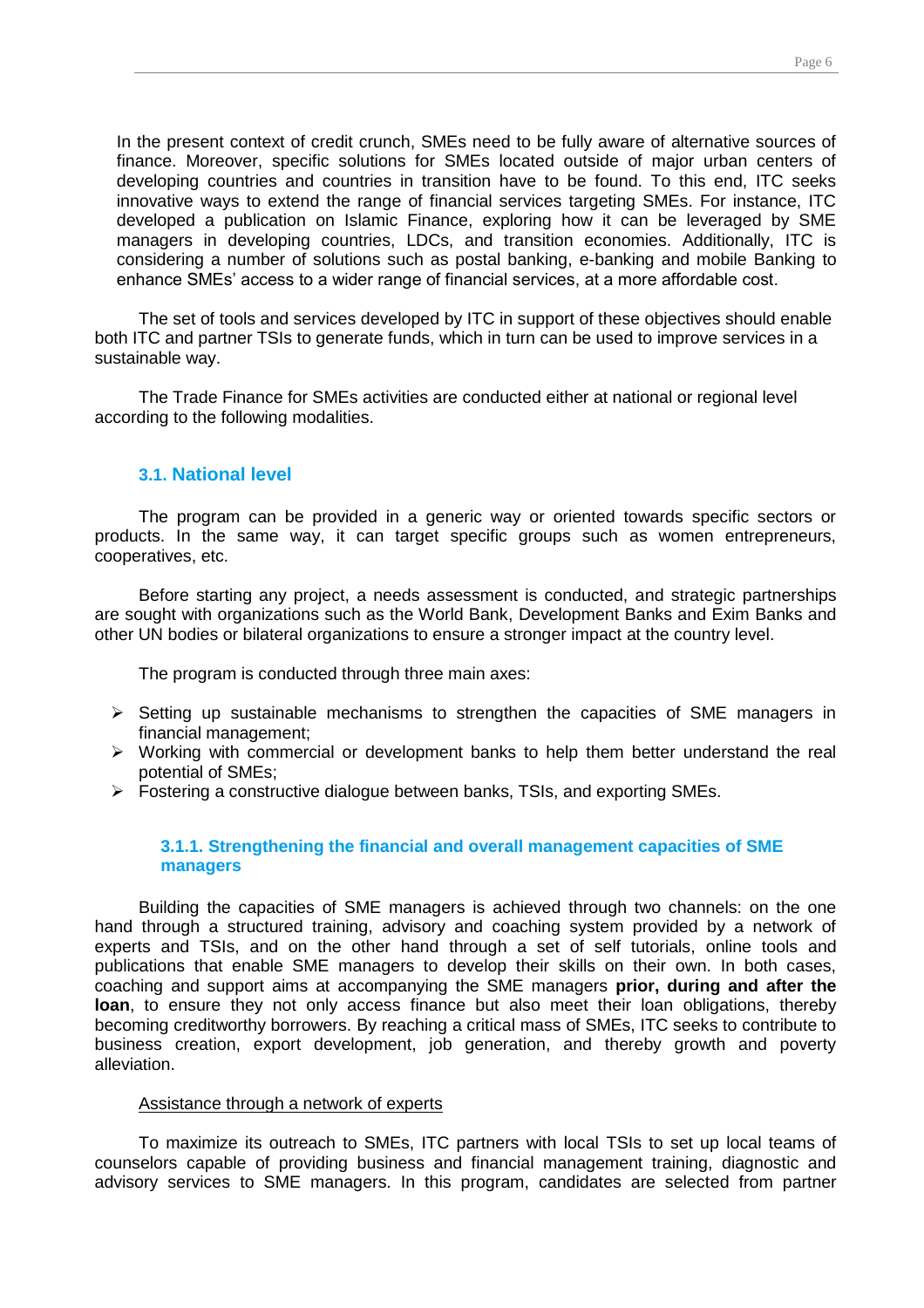institutions and other organizations to receive training aimed at enhancing SMEs' business management skills, in particular their ability to adopt sound financial management practices and to develop bankable proposals.

Capitalizing on ITC's CTAP approach, the Trade Finance for SMEs' program first tailors its set of generic training modules in financial management (see list in Annex) to the context of the country, sector or target group considered, before using them to train candidates. This rigorous training includes practical work with existing SMEs, during which participants receive coaching from ITC. Upon successful completion of the program, participants are certified by ITC and the partner institution, and are equipped to provide their services to SMEs. Experienced counselors, moreover, contribute to training new counselors following the Training of Trainer approach, thereby further enhancing the multiplier effect.

Sustainability is ensured through:

- *The Selection of Partner TSI*: Amongst existing local TSIs, ITC selects its partners based on the following criteria: whether the TSI is knowledge based, the range and quality of services it offers, the size and quality of its membership, its training and coaching ability or potential, and its linkages to national institutions such as the government. The aim is to ensure the broadest and most effective outreach to SMEs. In some cases, a program will be undertaken with several partner TSIs in case where one single TSI does not offer sufficient coverage.
- *The Careful Selection of Counselors:* Candidates to the training program are recruited based not only on their educational and professional background, but also on their willingness to contribute to the program and on their long term commitment to the development of SMEs in their country. Their participation to the program is conditional to their acceptance of strict terms of engagements that specify the requirements of the program, a minimum of trainings to be conducted upon completion of the program, ethical behavior, as well as reporting requirements during and after the program. It is primarily against these rules of engagement that counselors will be monitored and evaluated by the TSI and ITC.
- *Linking Qualified Counselors to Local TSIs:* In order to ensure that knowledge is properly shared and disseminated in the country, successful counselors are linked to the partner TSIs. Localized training material and supporting documents also become the property of the TSIs. In that way, knowledge becomes part of the institutional memory of the country, and can be enhanced and reused throughout the years. An appropriate reporting mechanism is put in place so that ITC is informed by the TSI on the use of the network and tools, and can thereby continually improve its approach and offering.
- *Self-Sustainability of Support and Coaching Services:* Although the training, advisory and coaching services of the counselors are initially offered free of charge to SME managers, the aim is for those services to become self sustainable through market based mechanisms. For example, SME managers participating in an ITC program learn about the services offered by counselors and gain awareness of their benefits. Satisfied managers will seek continued services after the project ends, and will be ready to do so against a fee. Word of mouth and publicity from the TSI is expected to further help counselors extend their pool of clients. In the same way, the TSI, once its services are well established and known, can decide to charge a fee for its trainings or for the use of its tools.

#### Self-learning mechanisms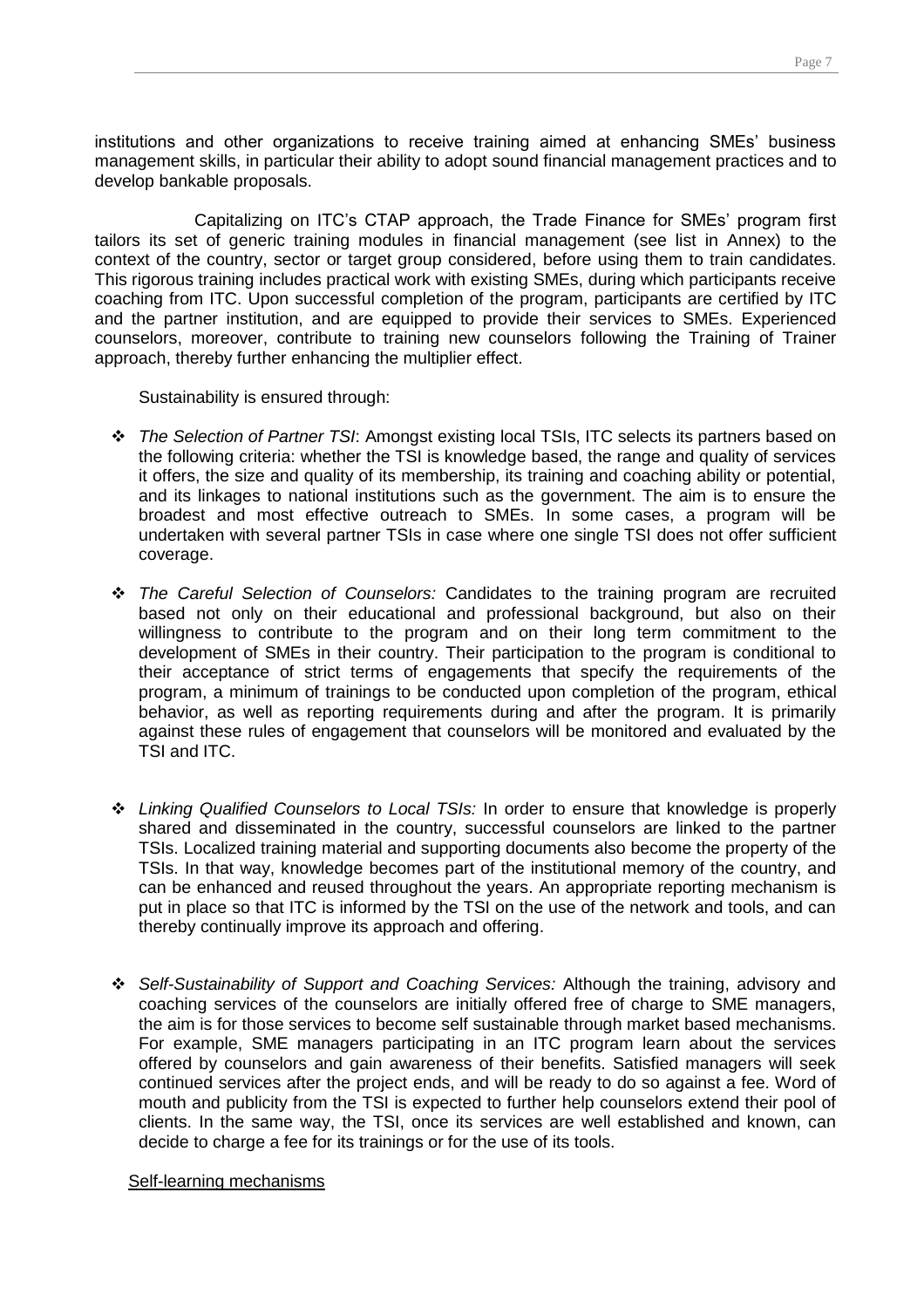ITC developed a range of publications and online tools aimed at enhancing the capacities of SME managers to assess and enhance their own competencies in financial management. These include a series of self-checkers that strengthen their ability to determine their real financial needs, develop bankable proposals, negotiate good terms with a bank and adopt sound financial management practices. Such online tutorials are tailored to the specific country, sector or target group considered by selected national experts well aware of local financial mechanisms and conditions. The partner TSI makes them available online or offline to its members. In the same way, publications targeting specific topics are developed to provide additional support to SME managers, such as ITC's publications "How to access finance – a guide for exporting SMEs" or "Business Navigator on e-Finance for SME exporters in developing countries".

These self-assistance tools enable a broader outreach to SME managers as they do not require the physical presence of a tutor and can be used whenever managers feel the need, allowing concurrent use by numerous managers at the same time. Sustainability of new tools is secured by ensuring that they respond to a real need of SME managers and that content is effectively tailored to their specific context. In this process, ITC relies strongly on its partner TSIs, who are in direct and constant contact with SME managers and can point to appropriate experts for tailoring purposes. TSIs also play a central role in the dissemination of the products and in monitoring their use and effectiveness.

#### <span id="page-7-0"></span>**3.1.2. Encouraging SME lending by financial institutions through facilitating their understanding of SME needs and risks**

First of all, the program aims at facilitating the financial institutions' understanding of SME needs and risks. For this purpose, ITC, in close partnership with Exim Bank of India, developed an innovative risk assessment / risk management software (LoanCom). Besides looking into traditional financial parameters such as financial ratios, credit history and collateral, this software thoroughly assesses the SME's non-financial performance and potential. More precisely, the software looks into the SME's capacity to define sound and sustainable strategies, reach its business objectives through an efficient management of its production, marketing, distribution and transaction functions, and its ability to manage its resources efficiently. It quantifies the SME's performance along these categories, displays a visual representation of the SME's strengths and weaknesses (green, yellow or red light is provided for the banker's final decision), and provides recommendations to the financial institution on how to proceed.

The software is adapted to each financial institution's requirements and to the specificities of the countries and sectors considered, and is made available online on the partner bank's intranet. By providing a new angle to assess SMEs and a quick, interactive way of evaluating loan requests, LoanCom constitutes an effective decision-support system.

Partner banks are selected based on their commitment to SME development and their willingness to contribute time to the development and testing of the tailored version of the software, and to integrate the LoanCom methodology into their practices. Input from key staff is needed to ensure that the customized software reflects the requirements and expectations of the bank. Moreover, the bank should commit to comply with specific reporting requirements that will enable ITC to determine to which extent the tool is being used and the quality of the output generated, for the purposes of continually improving the LoanCom software and methodology.

In order to further encourage SME lending, ITC negotiates with regional development banks or bilateral organizations to secure medium and long term credit and guarantee lines dedicated to SME lending. This ensures that financing is effectively made available to SMEs, while assisting partnering commercial banks in mitigating risks associated to SME lending.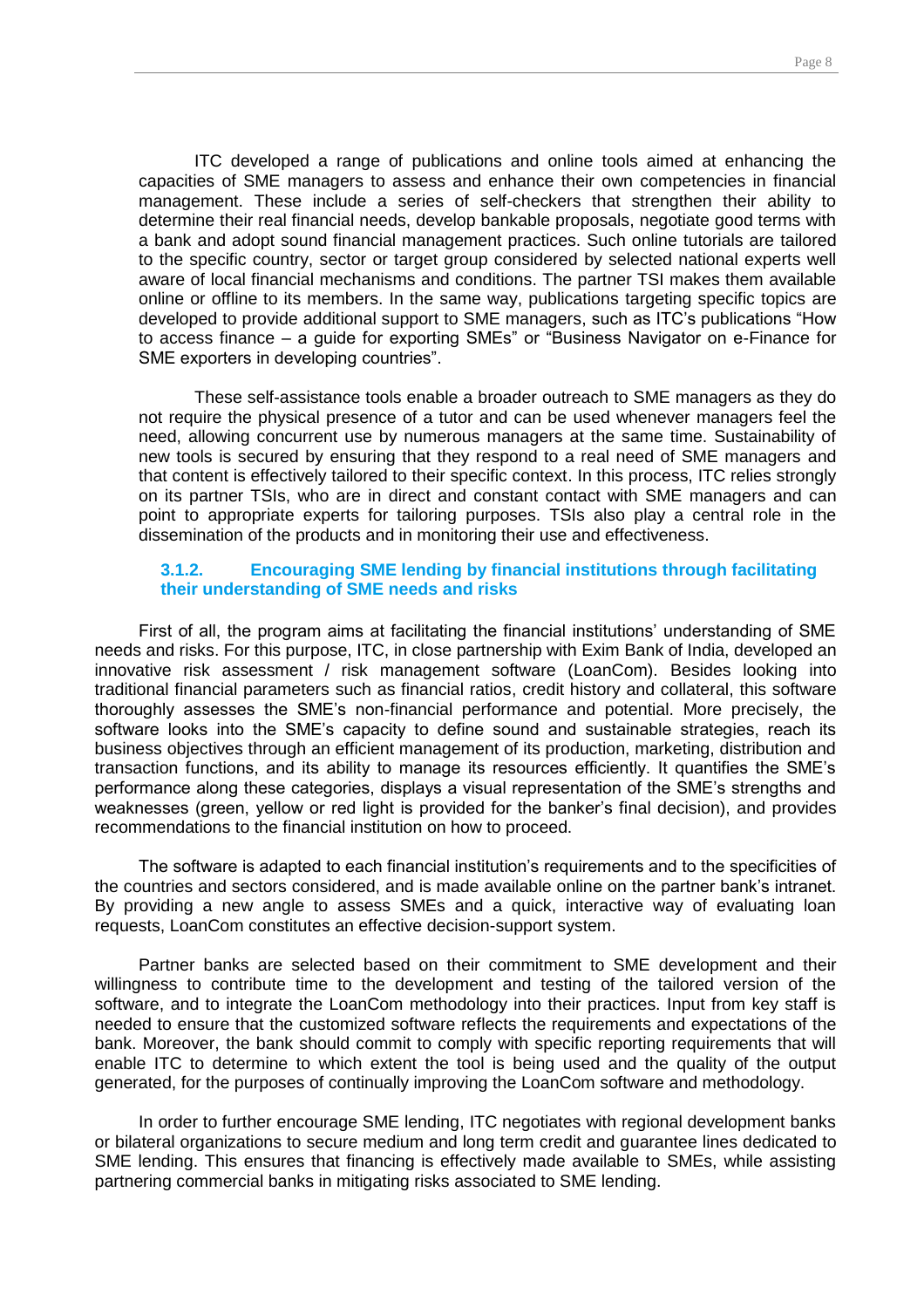#### <span id="page-8-0"></span>**3.2. Fostering dialogue between Banks, TSIs and exporting SMEs**

The interventions cited above would have limited impact if conducted in isolation. This is why the Trade Finance for SMEs program is designed to interlink these components, so that partner TSIs, partner banks and SMEs selected naturally work side by side.

In summary, a regional development bank provides a line of credit as part of a technical assistance package to a local commercial bank, namely the partner bank selected by ITC. ITC conducts some of the technical assistance, specifically the development and adaptation of its risk assessment / risk management software, and the capacity building of local TSIs to support exporting SMEs before, during and after the loan. By screening loan requests using ITC software and providing successful candidates with coaching from local institutions, the chances of success of loan beneficiaries is considerably enhanced.

Throughout the different stages, continuous information sharing is encouraged between TSIs and exporting SMEs, so the latter can provide feedback on the effectiveness and relevance of the training, and TSIs can adapt it accordingly. In the same way, the partner bank is asked to share detailed information with the TSI on the areas of weaknesses of the SMEs to enable the TSIs to better accompany them. Last but not least, an early warning system is put in place between the Bank, the TSI and the exporting SMEs to detect soon enough if an SME to whom a loan has been extended will be encountering problems to repay its loan. Both the bank and the TSI are well positioned to detect such a situation, the bank through its books and the TSI through its proximity with the SME, so both can benefit from exchanging information to better accomplish their mandate.

Once again, the success of this approach depends on the willingness of the actors involved to contribute to SME development in their country and their openness to innovative ways of working together. It is hoped that the practice of consultation adopted during the program will build the basis for future collaborations between these different key entities.

#### <span id="page-8-1"></span>**3.2.1. Regional level**

As part of the competency building process and taking into consideration the importance of relying on a critical mass of trainers and consultants and widening the contacts with potential partners from commercial Banks, the Trade Finance strategy also intervenes at the regional level.

Through this approach, a pole of competency is identified in a region preferably sharing the same commonalities and presenting similar needs. The objective is to create in the region a Centre for Excellence for Financial Management which would be the platform for exchanges between TSIs, SMEs and Commercial or Development Banks for:

- 1. Identifying SME needs for the region, for a specific sector or for specific markets
- 2. Identifying the needs for services and competencies available and / or required at the regional level
- 3. Identifying specific SME banking solutions such as better risk assessment/ assessment of potential
- 4. Provide a forum for exchanging / sharing best practices and lessons learned for SME development
- 5. Provide a platform for raising the awareness of funding partners
- 6. Assisting in the design of specific country oriented projects and mobilize or coordinate the human resources to be identified from the region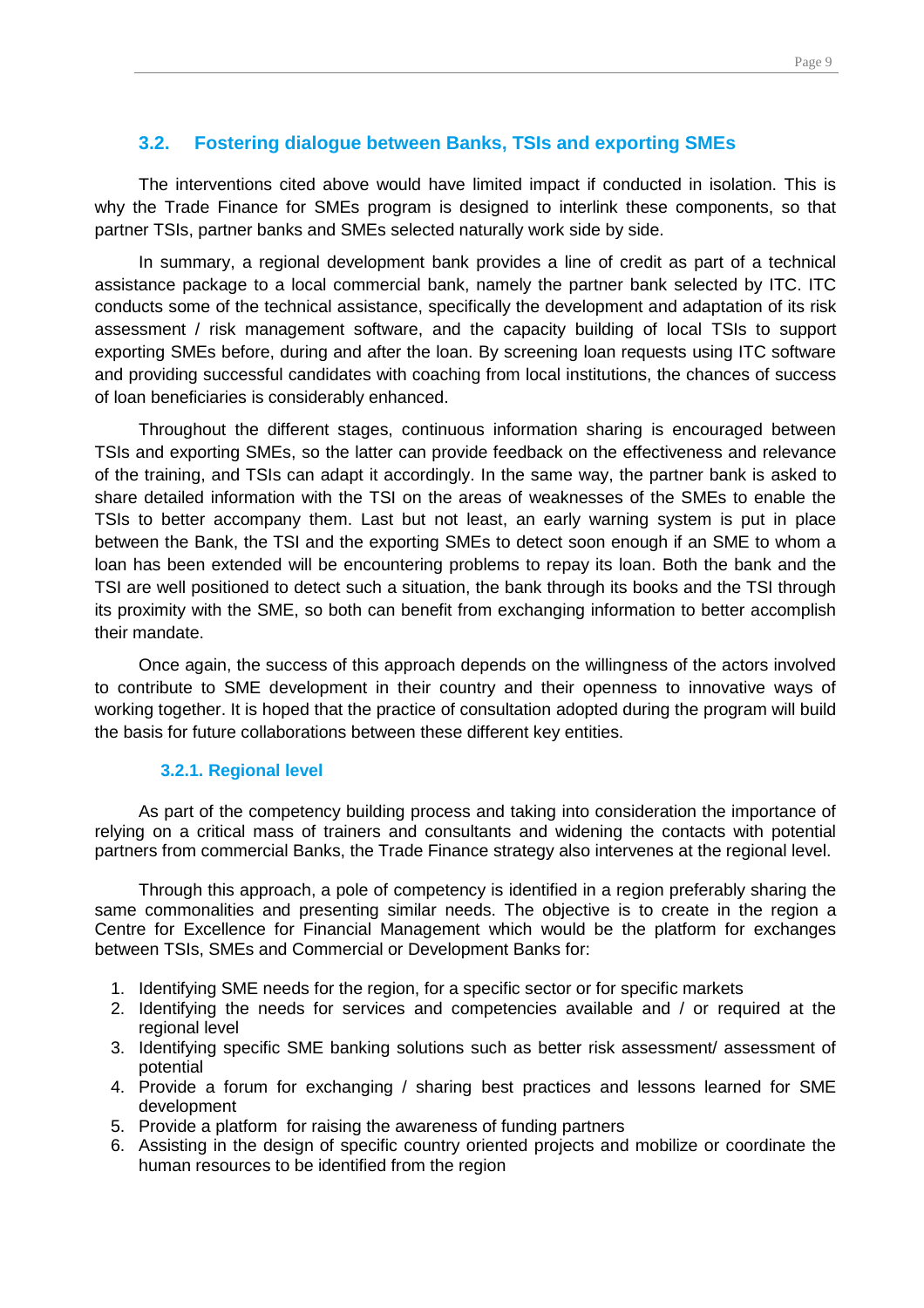7. Participate actively in the monitoring and assessment processes to constitute a reference unit on initiatives undertaken for enhancing SME access to finance in that region.

A similar initiative is at present being tested in South East Asia with the Association of Development Financing Institutions in Asia and the Pacific (ADFIAP) based in Manila and the International Institute for Trade and Development (ITD) in Bangkok. The pilot should be presented for funding in June 2010 and should cover a wide region of which eight countries will be considered as part of the first roll out. The duration of this pilot will be of three years which provides a reasonable time for testing the approach and adjusting it accordingly.

The advantages of this regional approach are critical in dramatically increasing the opportunity cost by identifying and using regional specialists, consultants and trainers; develop specific strategies for the region closer to the needs of the beneficiaries; quicker response to the needs and increasing the follow up and monitoring of the activities. Last but not least, this approach is contributing to the impact on global agendas from a regional perspective

## <span id="page-9-0"></span>**4. Targeted Beneficiaries per Geographical Region**

## <span id="page-9-1"></span>**4.1. Rationale**

Recognizing the widespread needs for trade finance technical assistance, especially in the area of access to finance, and the importance of identifying mechanisms facilitating the response to these needs, the Trade Finance Unit is identifying a number of institutions in different regions of the world capable of showcasing its approach and undertaking activities at the regional level.

In addition, to allow an optimal use of ITC resources and the widest exposure to and use of ITC programs and activities, the Trade Finance Unit responds in priority to the needs of countries already included in ITC's operational plan and preferably countries where parallel activities are taking place. Considering the importance of National Export Strategies (NES) and Sector Strategies for developing countries and the close linkages and dependence of these strategies with the SMEs access to finance, those countries receiving a specific assistance on strategy building are being considered a priority.

The rationale for an intervention by the Trade Finance Unit is for a country to satisfy at least one of the following criteria:

- 1. To be a country with an ongoing National Export Strategy program and active in one or more of the priority sectors identified by ITC;
- 2. To be part of one of the large ITC programs (PACTII, ENACT, EIF, ACP) or projects such as ACCESS;
- 3. To be part of a regional economic group of countries with specific needs such as land locked or small island countries;
- 4. To have the potential for hosting a regional hub or knowledge centre that will act as a forum of exchange and best practices for countries in the region;
- 5. To have relevant regional or commercial banks sharing ITC's views and interested in teaming up with the Trade Finance Unit.

Based on the above criteria and taking into consideration the severe drop in exports due to the fall in market demand, the Trade Finance Unit, in collaboration with relevant ITC country officers, determined that the following LDC / LLDC / SIDS and sub-Saharan African countries would represent a short and medium term justification for a trade finance initiative.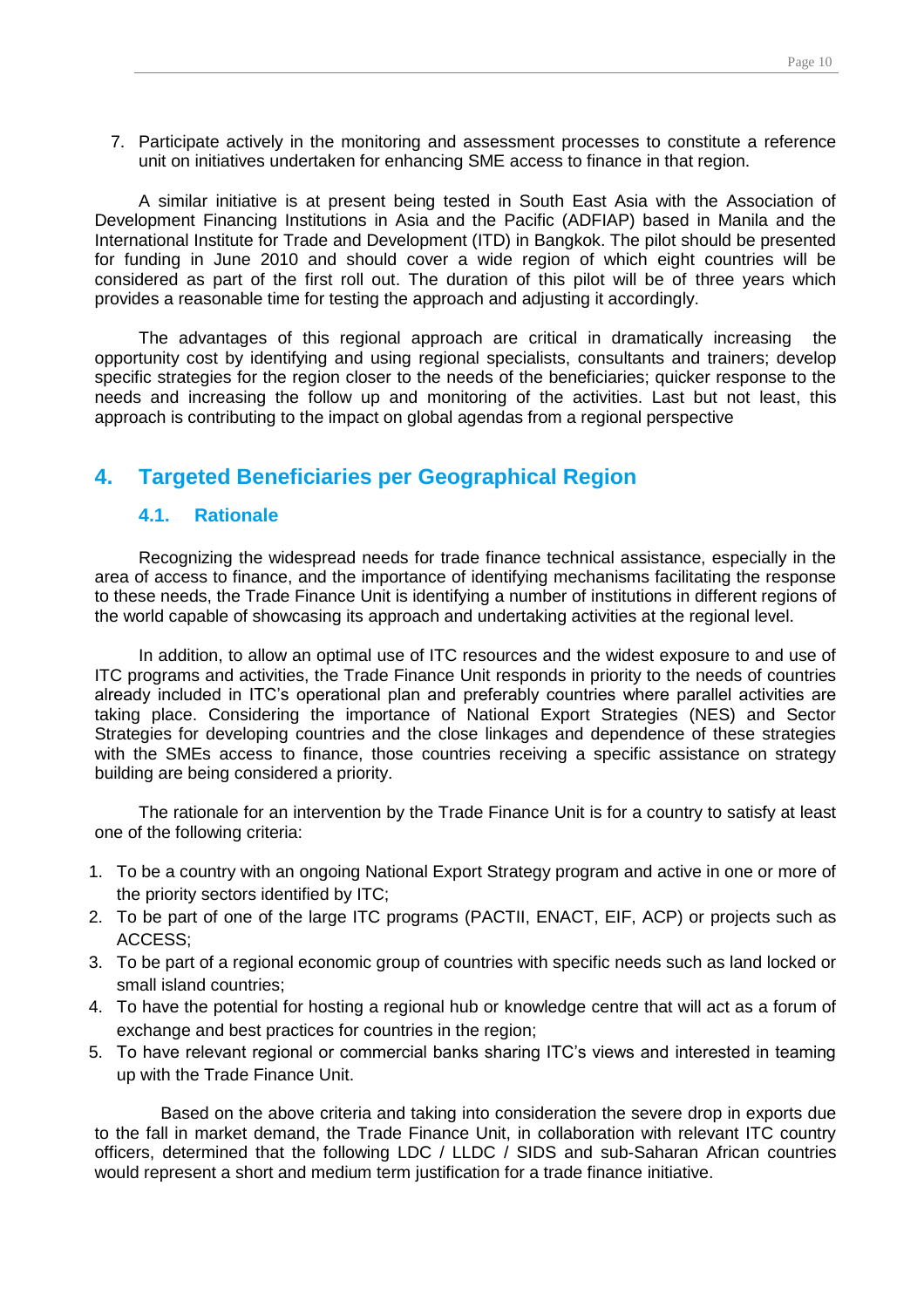| <b>Africa</b>                                                                                                                                                                                                                                                                                                                                                     | <b>Asia</b>                                                                                                                                                                                                                                                                                                                                                               |
|-------------------------------------------------------------------------------------------------------------------------------------------------------------------------------------------------------------------------------------------------------------------------------------------------------------------------------------------------------------------|---------------------------------------------------------------------------------------------------------------------------------------------------------------------------------------------------------------------------------------------------------------------------------------------------------------------------------------------------------------------------|
| Liberia<br>ITC priority, EIF, PACTII, ACP EU; Additional<br>interest by Finland and DFID                                                                                                                                                                                                                                                                          | Cambodia<br>EIF, ACP EU; NES; part of the ADFIAP<br>project; additional interest by AFD                                                                                                                                                                                                                                                                                   |
| Uganda<br>ITC priority, Gender, EIF, NTFII, PACT II, ACP<br>EU; NES; Additional interest by Finland                                                                                                                                                                                                                                                               | Laos<br>EIF, ACP EU; NES; Part of the ADFIAP;<br>additional interest by AFD                                                                                                                                                                                                                                                                                               |
| Ethiopia<br>EIF, PACTII, ACP EU<br>Zambia<br>EIF, PACTII, ACP EU; Additional interest by<br><b>AfDB</b><br>Mali<br>ITC, EIF, PACTII, ACP EU; Additional interest by<br><b>USAID and AFD</b><br>Senegal<br>ITC, EIF, PACTII, ACP EU; Additional interest by<br><b>AFD</b><br><b>RD Congo</b><br>EIF, PACTII, ACP EU; Additional interest by<br><b>UNDP and AFD</b> | Vietnam<br>EIF, ACP EU; NES; Part of the ADFIAP<br>project; additional interest by the Swiss<br>government<br><b>Bangladesh</b><br>ITC, EIF, ACP EU; NES; additional interest<br>by EU<br>Samoa<br>EIF, ACP EU; NES; additional interest by<br><b>DFID</b><br>Mongolia<br>EIF, ACP EU; NES; part of the ADFIAP<br>project; additional interest by the Swiss<br>government |
|                                                                                                                                                                                                                                                                                                                                                                   |                                                                                                                                                                                                                                                                                                                                                                           |
| <b>Latin America</b>                                                                                                                                                                                                                                                                                                                                              | <b>Arab States</b>                                                                                                                                                                                                                                                                                                                                                        |
| Peru<br>Additional interest by Swiss government                                                                                                                                                                                                                                                                                                                   | <b>ENACT</b> countries                                                                                                                                                                                                                                                                                                                                                    |
| <b>Bolivia</b><br>Additional interest by the Swiss government                                                                                                                                                                                                                                                                                                     |                                                                                                                                                                                                                                                                                                                                                                           |
| Jamaica<br><b>NES</b>                                                                                                                                                                                                                                                                                                                                             |                                                                                                                                                                                                                                                                                                                                                                           |

## <span id="page-10-0"></span>**4.2. Ongoing discussions**

From the above listing, the Trade Finance Unit is presently in discussion with the following countries who have expressed a specific interest for Trade Finance activities and where funding opportunities have been identified.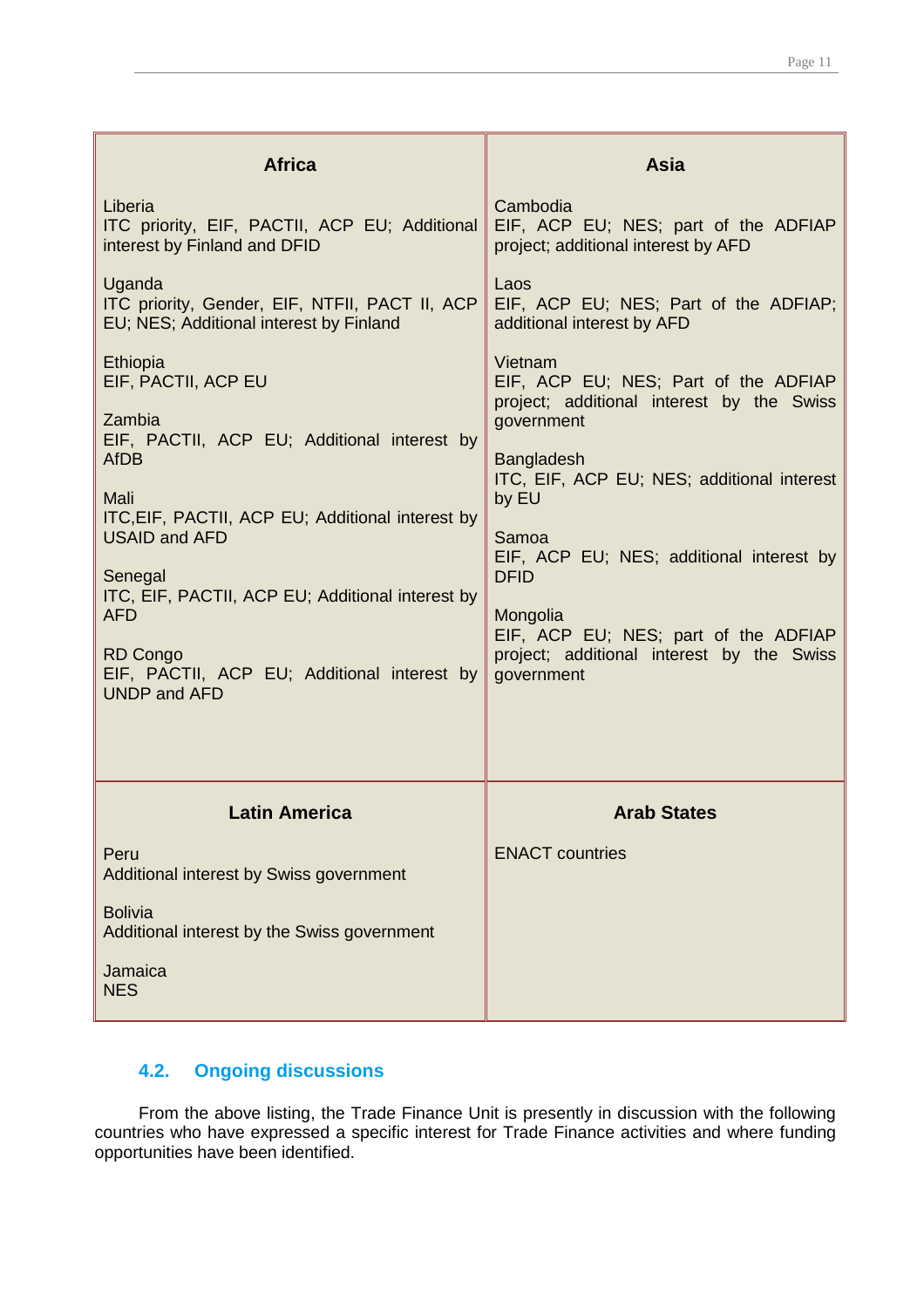#### **Africa**

**Insists Congo DRC**: Funded by UNDP. A pilot program is currently taking place in Kinshasa, which aims at strengthening the financial management capabilities of the TSIs and SME associations from multi sectors in the area of Kinshasa. Partnering banks being considered: RAWBANK and BIAC.

**Uganda**: Under consideration for a financing by Finland, this program will focus on the coffee and fish cooperative sectors. Partnering bank under consideration: PTA bank

**Mali**: Under discussion with the Banque de Development du Mali and the USAID. The program should provide assistance to the sectors of fruit production and exports.

**Zambia**: Under discussion with UNDP / AMSCO and the African Development bank. This project aims at providing assistance to the small artisans from the mining and agricultural industry in association with two banks: Zaneco and Investrust.

#### **Asia and the Pacific**

**Cambodia**: Ongoing discussions with the Agence Française de Développement (AFD) for a specific program targeting Commodities (specifically Rice). AFD is conducting a program providing guarantee funds to participating commercial banks and subsidies to keep interest rates below 10 percent. Partnering bank under consideration: ANZ Royal Cambodia.

**Lao PDR**: Ongoing discussions with the LAO PDR Government and EIF for a Trade Finance initiative targeting the SMEs in three cities (Sayaboury, Luang Prabang and Savanaketh). The Swiss government Government has already provided a financial contribution for training of trainers (TOT) program conducted by the Trade Finance Unit.

**Mongolia**: Ongoing discussions with the UNDP, EBRD and the Swiss government Government for financing a project covering the needs of Micro enterprises and SMEs. This initiative would be part of the One Village – One product project financed by UNDP. Partnering Bank under consideration: XAC Bank.

#### **Latin American and the Caribbean**

**Jamaica**: Exim bank of Jamaica has expressed a need for a Trade Finance activity. The country is particularly well suited for this type of intervention due to the work done by the Jamaica Corporate Finance Brokerage Unit.

#### <span id="page-11-0"></span>**5. Partnerships and Resources**

#### <span id="page-11-1"></span>**5.1. Partnerships**

For reaching its objectives in the above countries, the Trade Finance for SMEs Unit needs to develop strategic partnerships with sister organizations and funding partners.

The following table indicates the organizations and funding agencies contacted by the Trade Finance Unit and playing an important role that could be complementary to the Trade Finance activities.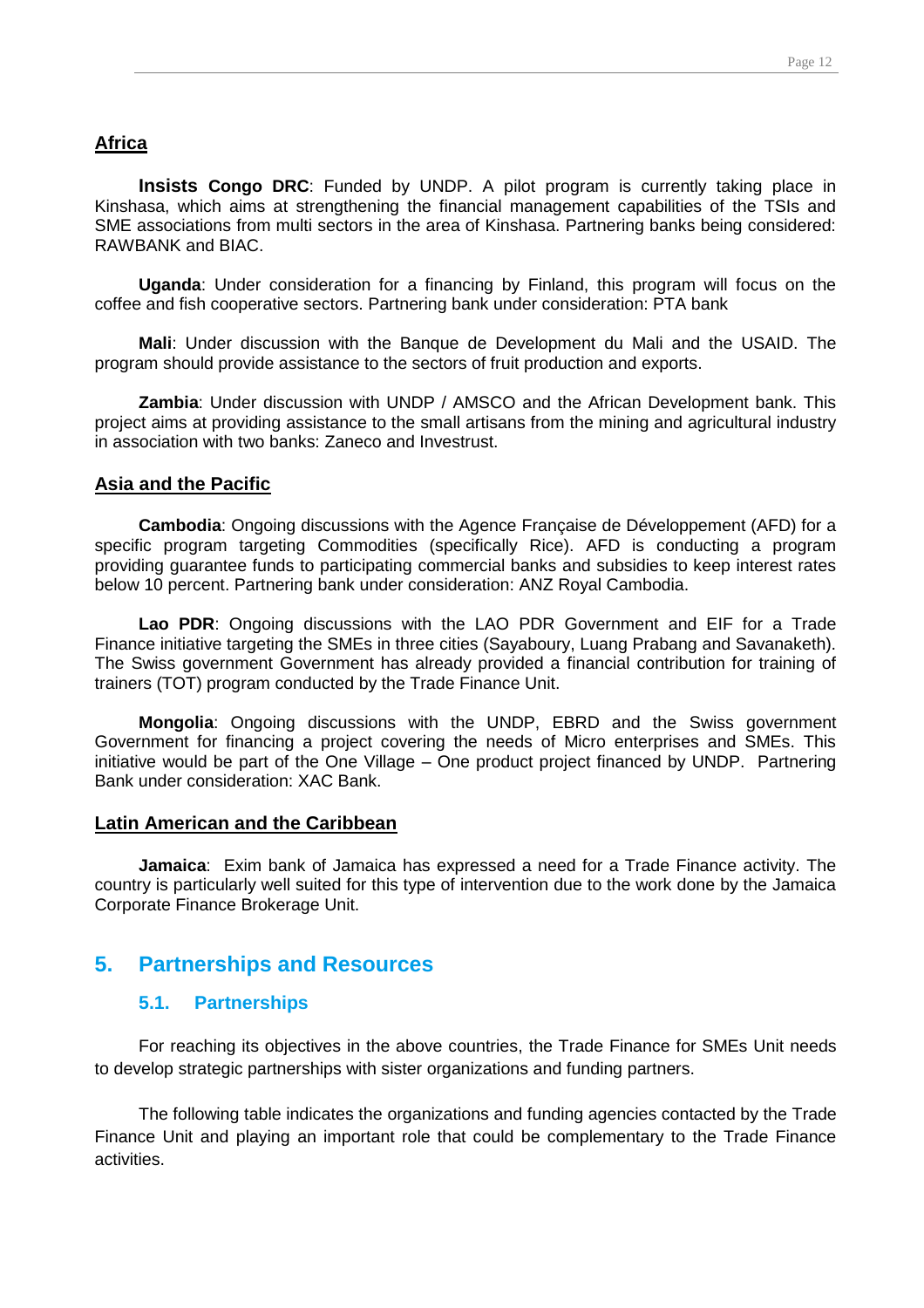| Asia and The pacific                                                                                                                                                                         | <b>Africa</b>                                                                                                                                                                         |
|----------------------------------------------------------------------------------------------------------------------------------------------------------------------------------------------|---------------------------------------------------------------------------------------------------------------------------------------------------------------------------------------|
| International and regional organizations                                                                                                                                                     | International and regional organizations                                                                                                                                              |
| Asia Development Bank<br><b>WTO</b><br>World Bank - IFC<br>Agence Française de Développement<br><b>KFW</b><br><b>GTZ</b><br><b>Swiss government Government</b><br><b>DFID</b><br><b>EBRD</b> | African Development Bank<br>World Bank - IFC<br><b>UNDP</b><br>Agence Française de Développement<br><b>Belgian Coopération</b><br><b>AMSCO</b><br><b>USAID</b><br><b>AFREXIM BANK</b> |
| <b>Commercial banks</b>                                                                                                                                                                      | <b>Commercial banks</b>                                                                                                                                                               |
| <b>ANZ Royal Cambodia</b><br>ACLEDA (Laos, Cambodia)<br>Xac bank (Mongolia)<br><b>Planters Bank</b><br><b>SME bank Malaysia</b><br>Exim bank of India                                        | PTA Bank<br>Banque de Développement du Mali<br>Zanaco<br>Investrust<br><b>BIAC</b><br>Eco bank                                                                                        |
| <b>Central America</b>                                                                                                                                                                       | <b>Arab States</b>                                                                                                                                                                    |
| Inter American Development bank<br>World Bank / IFC<br><b>UNDP</b>                                                                                                                           | <b>ITFC</b><br>National SME Banks in Tunisia, Morocco, Egypt                                                                                                                          |

A number of the above organizations and agencies are exploring partnering possibilities with the Trade Finance Unit such as the Agence Française de Développement for Cambodia and USAID in Mali. The challenge presented is to build the greatest complementarities and foster synergies among the partners. As an example, the discussion in Cambodia is involving several actors who are considering a direct or indirect involvement in support of the project such as UNDP, EU, World Bank, IFC, JAICO, AFD. The same model of discussion is taking place in Zambia under coordination of the AfDB with UNDP / AMSCO, ILO, World Bank and ITC involvement.

This demonstrates that for every country the assessment of needs and subsequent design of an activity must be closely conducted with all key actors at national, regional and international level.

Partnering with the Trade Finance Unit can take several shapes: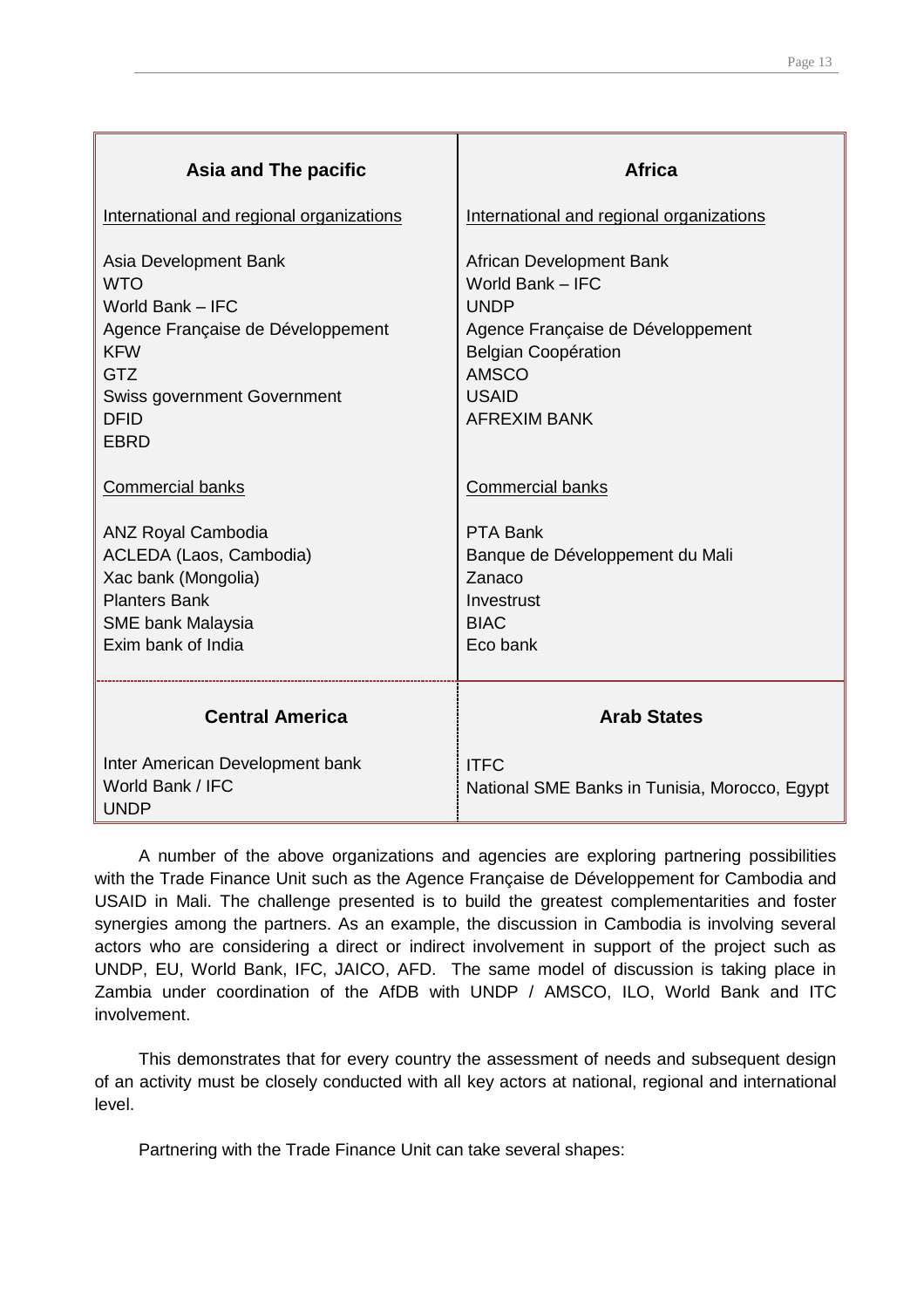## <span id="page-13-0"></span>**5.1.1. Providing funds for technical assistance**

This was the case with the EU in India, the Government of Italy in Tunisia and UNDP in Congo, the funds being used by ITC to implement an entire program based on the outline indicated above.

#### <span id="page-13-1"></span>**5.1.2. Providing long term guarantees**

This can be done by a regional development Bank or a Bilateral Organisation such as the proposed program by the AFD in Cambodia. The guarantees can cover up to 70 per cent of a loan to an SME having been screened through ITC tools and methodology. The guarantees, in combination with ITC tools and methodology, contribute to mitigating the risk associated with SME lending and therefore further encourage partner banks to provide funds to this particular segment.

#### <span id="page-13-2"></span>**5.1.3. Providing interest rates subsidies**

This can be provided by Bilateral Organisations or development Banks, based on value added portfolios of loans identified thanks to ITC's servicing.

#### <span id="page-13-3"></span>**5.1.4. Parallel activities**

This can be the case, for example, of IFC and World Bank, through the Business edge program that could serve as an entry point for an ITC activity. Synergies could be obtained by involving in ITC programs SMEs and counsellors that have successfully participated in IFC programs.

#### <span id="page-13-4"></span>**5.2.Resources required**

 $\overline{a}$ 

To implement the above program, ITC's Trade Finance Unit needs to mobilize funding mostly covering the technical assistance activities. On average, an activity in a country requires about USD300,000 over a lapse of 18 months and covers about 60 to 100 SMEs from one or more sectors dedicated to exports. These funds are for the most part used within the country with about 20 per cent used by ITC to cover activities such as programming conducted in Headquarters and monitoring and evaluation.

The following chart provides a model for budget assignment for each of the budget components. The largest budget component is the training of trainers and certification of  $\mathsf{CTAP}^4$ trainers, to ensure that the quality and sustainability of their loans have increased.

<sup>&</sup>lt;sup>4</sup> Certified Trade Advisors Programme (CTAP) implemented by the Enterprise Competitiveness Section of DBIS/ITC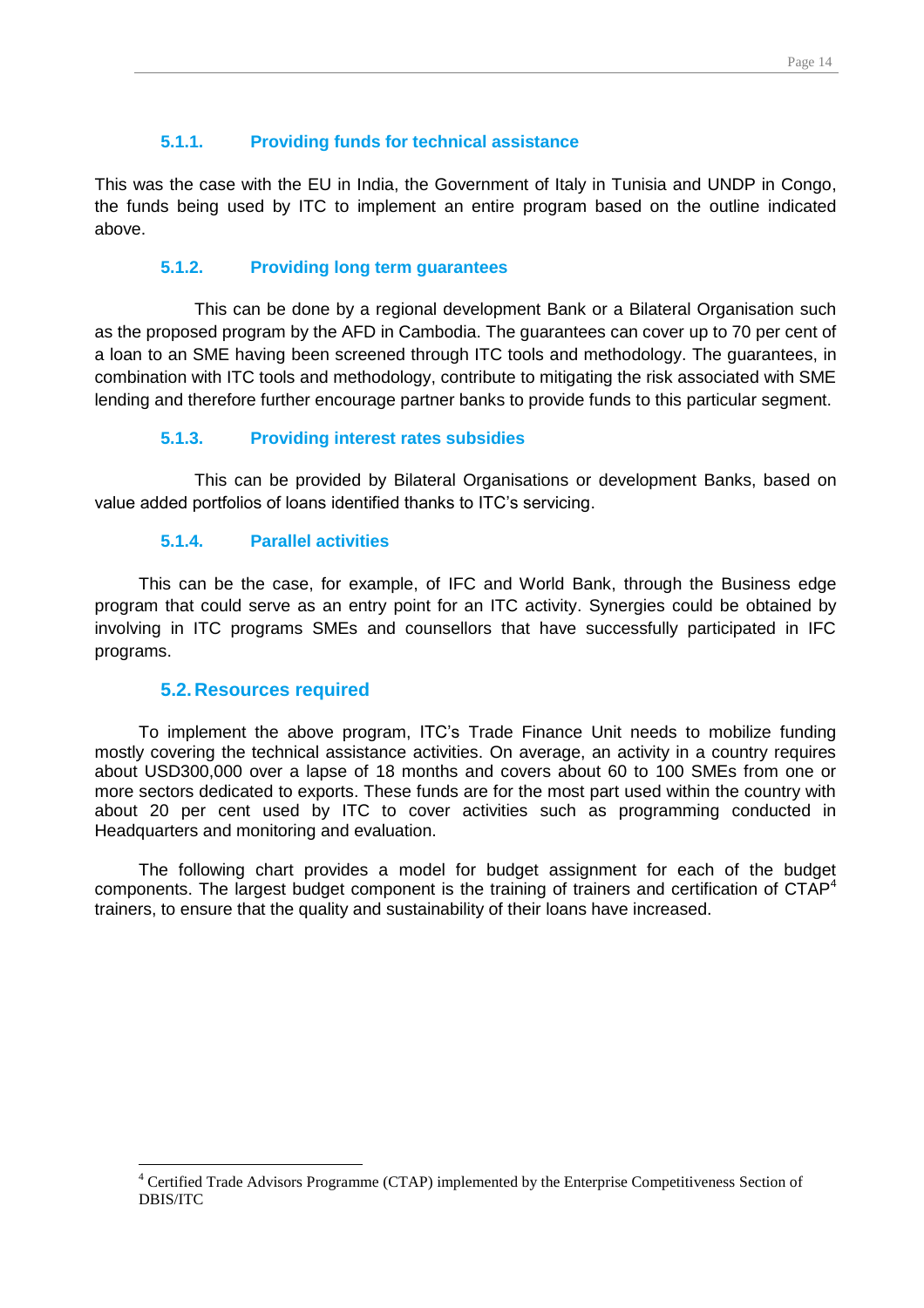

Based on the above, to implement the activities in its eight priority countries, ITC will need to mobilize a total of approximately USD 2,400,000 over the next two to three years. At present, ITC has mobilized or received indications of interest for funding for a total of USD 1,038,000 leaving USD 1,362,000 yet to be mobilized.

The following table summarizes expected or confirmed sources of finance for 2010:

| Project                              | <b>Expected/ Confirmed source</b> | <b>Amount mobilized</b> |
|--------------------------------------|-----------------------------------|-------------------------|
| SME   ITC<br>Pilot for a<br>regional |                                   | <b>USD 162 000</b>      |
| Finance and knowledge centre         |                                   |                         |
| in Asia Pacific (ITC/ ADFIAP/        |                                   |                         |
| ITD)                                 |                                   |                         |
| Trade Finance for SMEs in the        | <b>UNDP</b>                       | <b>USD 376 000</b>      |
| Democratic Republic of Congo         |                                   |                         |
| Trade Finance in Cambodia            | AFD, WB                           | <b>USD 250 000</b>      |
| (Commodities)                        |                                   |                         |
| Trade Finance in EIF country         | Finland                           | <b>USD 250 000</b>      |
|                                      | <b>Total</b>                      | <b>USD 1 038 000</b>    |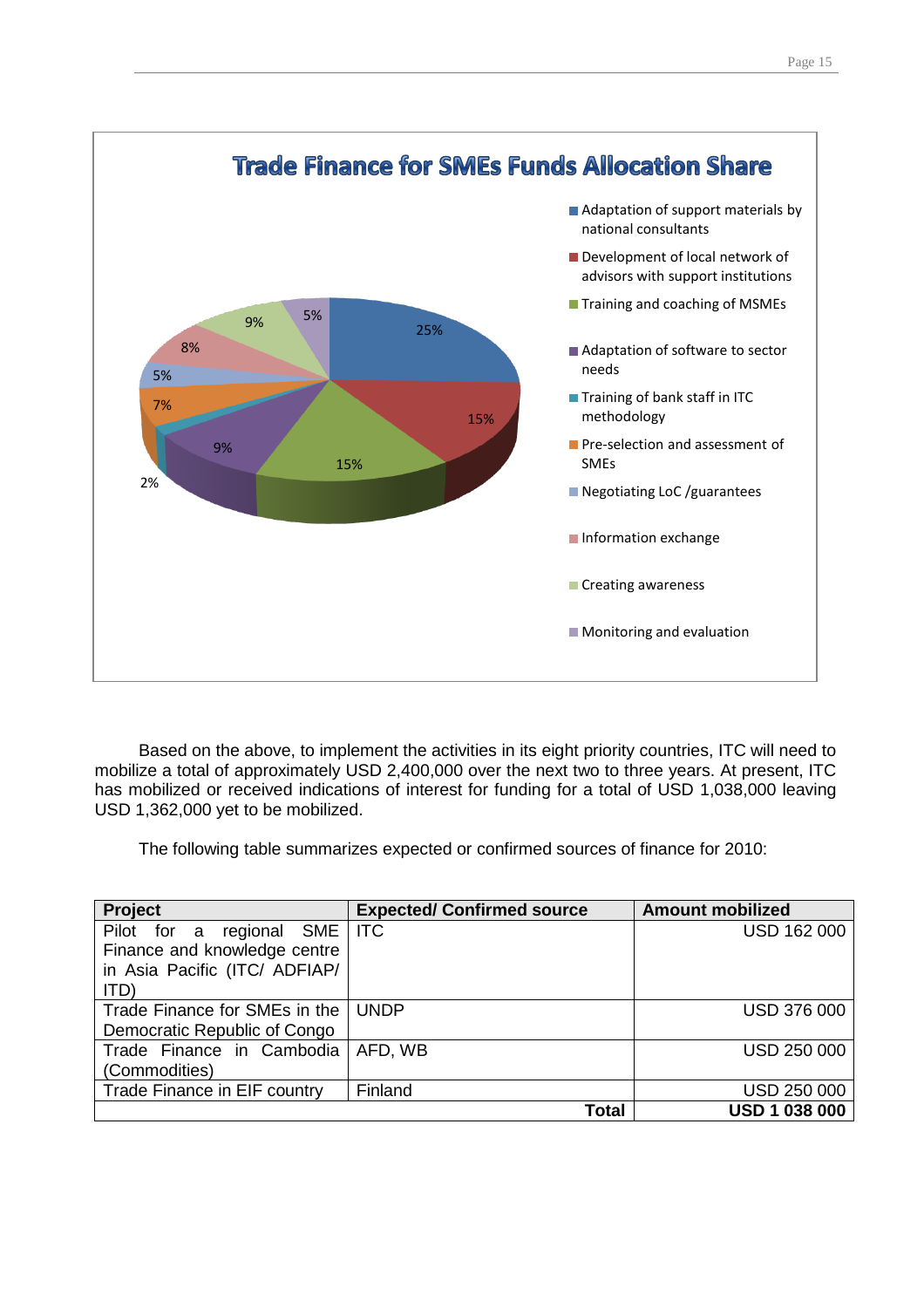## <span id="page-15-0"></span>**6. Outcomes and Results**

To survive, flourish and gain access to global markets, SMEs must achieve higher levels of competitiveness. This implies a number of issues ranging from access to information, knowledge of markets, management competencies, the ability to develop sound and competitive strategies and most important having access to a conducive business environment. None of these issues can be effective as a standalone. All of them must be accessible to the SME manager for a tangible and sustainable impact on competitiveness.

The ITC approach can be considered as a holistic one directed exclusively to enterprise competiveness. Through its Trade Finance for SMEs program, the following concrete outputs are achieved at SME, TSI and Bank level:

- A. National institutions and sector associations are better equipped to provide training and coaching to their members through a team of advisors trained and certified by ITC. These advisors are part of a network (Certified Trade Advisors Program "CTAP") organized by ITC at the national and regional level contributing in sharing knowledge and best practices to consolidate cooperation within the country and between countries in a regional setting. The advisors provide training to SME managers in financial management and coaching in preparing business plans and presenting them to banks. This coaching process is then available during the loan process and continues after the loan is granted to make sure that the SME objectives are realized. All of the training material developed for this program (see listing of the seven generic modules in the Annex) is adapted to the specific country context and to the specificity of the target audience and sector. To maximize ownership, training is conducted mostly by nationals with coaching provided by ITC.
- B. ITC provides one or more partnering Bank a tailored version of its software "LoanCom". This software takes into account the specificity of a sector or a market as well as the risk exposure factor of the partnering bank. Bank Officers are trained on the use of the software which is eventually integrated into the Bank's management information system.
- C. Medium and long term credit and guarantee lines are made available to further encourage SME lending.
- D. On average for each country 70 to 100 SMEs are successfully selected through this program and receive the required support to improve their production and competitiveness
- E. Better dialogue is established between SMEs, Banks and TSIs at country level, leading to improved support to SMEs, enhanced access to finance, higher repayment rates and higher exports.
- F. The program puts an emphasis on women entrepreneurs (target of 30% of total) and enterprises with a good job creation potential, on communities and on green technologies.

## <span id="page-15-1"></span>**7. Monitoring and Evaluation**

From the preliminary needs assessment and design stage to the implementation of the activities, monitoring and evaluation of the progress of the project is constant.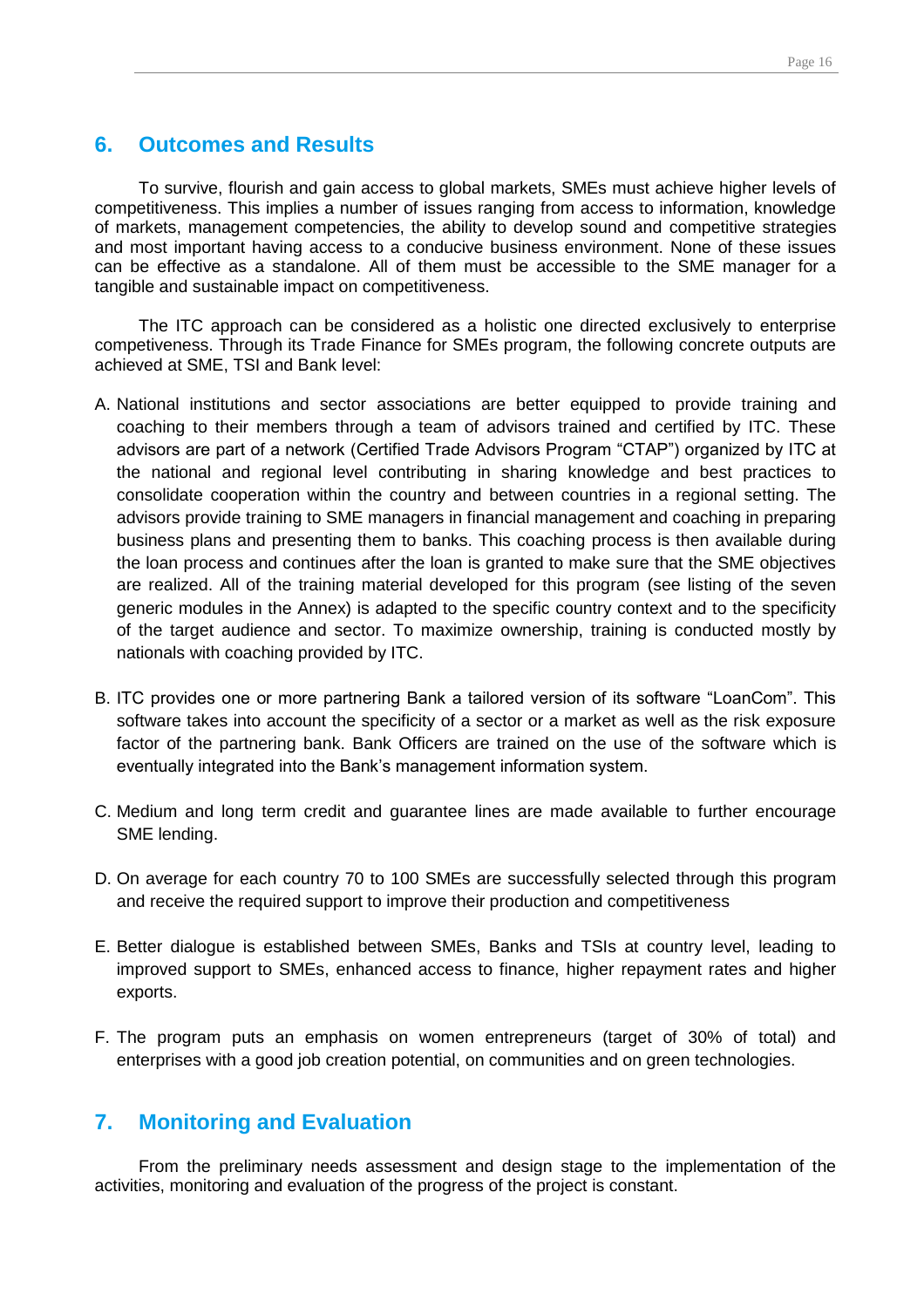The essence of this project is centred on strengthening and consolidating national institutions to provide better services to their members and ensuring that their members have a better access to finance. Therefore, the monitoring and assessment starts with the TSIs to make sure that the training and coaching skills provided by ITC are rolled out with quality, that the material used has been adequately adapted to the specific needs in the country, and that it is continually enhanced and used once the program is completed. Indicators of achievement during and after the project include the number of counsellors trained per year, the number of SMEs receiving coaching and advisory services and having access to self-learning material, the rate of satisfaction as expressed by counsellors and SME managers, and the ability of the TSI to generate funds through the use of ITC material and methodology.

The performance of the trainers and counsellors is fundamental to the success of the project and therefore mechanisms of supervision are developed for the TSI and ITC to gauge the work they conduct with SME managers through direct follow up and through the verification of the quality of business proposals generated by the SMEs. Evaluating the level of activity of the network of experts after the program is ended is also part of ITC's monitoring strategy.

The performance of the partnering Banks for whom a tailored version of the LoanCom software was developed is done by monitoring the use made by the Bank of the software provided, the number of loans granted using the tool, and the associated repayment rate.

The Trade Finance Unit and the TSIs are also monitoring the rate of default as a primary indicator of the success of the Trade Finance coaching provided by the project.

The Trade Finance Unit is gauging the impact of the project on specific targeted groups such as women entrepreneurs, impact on communities and specifically job creations.

This monitoring and evaluation is conducted closely with the partners and stakeholders involved in the project, who must buy in and accept clear rules of engagements about reporting back to ITC on a regular basis. A regional meeting will be planned with donors, banks and SMEs to evaluate collectively the impact of the programs and draw lessons learnt.

## <span id="page-16-0"></span>**8. Key milestones for the strategy Road map**

Five key milestones are defined for implementing this road map, they are:

- A. Marketing and Endorsement by International Organisations (World Bank, UNCTAD, WTO etc) = Immediate
- B. Implementation of ongoing projects / activities = Ongoing and in line with ITC work plan 2010
- C. Negotiate and schedule new activities 2010 2011 (Mali, Zambia, Cambodia, Lao PDR, Mongolia and Jamaica)
- D. Monitoring, Evaluation and Reporting  $=$  Ongoing